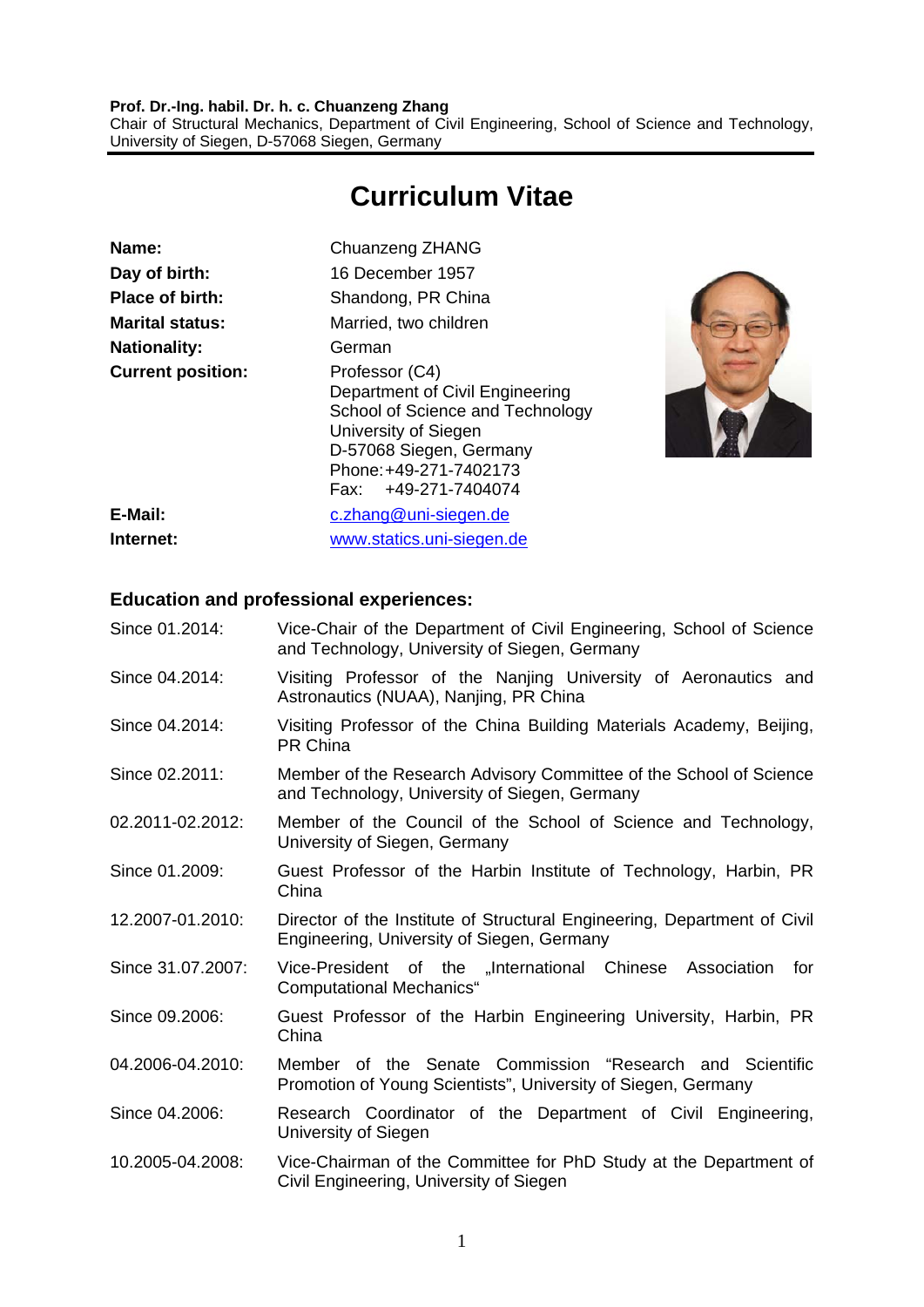| Since 05.2005:   | Leader of the DVM Working Group "Mixed-Mode Problems" (DVM:<br>German Association for Material Testing)                                                   |
|------------------|-----------------------------------------------------------------------------------------------------------------------------------------------------------|
| Since 10.2004:   | Professor (C4) and Chair of Structural Mechanics, Department of Civil<br>Engineering, University of Siegen, Germany                                       |
| Since 09.2002:   | Guest Professor of the Tongji University, Shanghai, PR China                                                                                              |
| 01.1999-10.2004: | Consulting Member of the Vice-Rector for Research, University of<br>Applied Sciences Zittau/Görlitz, Germany                                              |
| 01.1999-10.2004: | Research Coordinator of the Department of Civil Engineering,<br>University of Applied Sciences Zittau/Görlitz, Germany                                    |
| 11.1995-10.2004: | Professor of the Department of Civil Engineering, University of Applied<br>Sciences Zittau/Görlitz, Germany                                               |
| 01.1993-01.1996: | Senior Consulting Engineer at BGS Ingenieursozietät for Civil and<br>Transportation Engineering, Frankfurt/M., Germany                                    |
| 15.12.1993:      | Habilitation at the Technical University Darmstadt, Germany                                                                                               |
|                  | Topic of the Habilitation: On Wave Propagation in Cracked Solids                                                                                          |
| 09.1990-01.1993: | Visiting Scholar at the Institute of Mechanics, Technical University<br>Darmstadt, Germany                                                                |
| Since 01.1990:   | Professor of the Department of Engineering Mechanics, Tongji<br>University, Shanghai, PR China                                                            |
| 04.1989-10.1989: | Visiting Scholar working with Professor J. D. Achenbach, Center for<br>Quality Engineering and Failure Prevention, Northwestern University,<br><b>USA</b> |
| 04.1988-04.1989: | Associate Professor of the Department of Engineering Mechanics,<br>Tongji University, Shanghai, PR China                                                  |
| 10.1986-04.1988: | Post-doctoral research fellowship with Professor Jan D. Achenbach,<br>Department of Civil Engineering, Northwestern University, USA                       |
| 30. April 1986:  | PhD (Dr.-Ing.) defense. Grade: Excellent                                                                                                                  |
|                  | Topic of PhD thesis: Solution of dynamic crack problems by using<br>integral equation methods                                                             |
| 10.1983-10.1986: | Research Assistant and PhD Candidate of Prof. Dr.-Ing. Dietmar<br>Gross, Institute of Mechanics, Technical University of Darmstadt,<br>Germany            |
| 09.1983:         | Diploma (Dipl.-Ing.) defense. Grade: Excellent                                                                                                            |
| 10.1980-09.1983: | Study at the Technical University Darmstadt, Germany                                                                                                      |
| 03.1977-06.1980: | Study of Building Materials, Tongji University, Shanghai, PR China                                                                                        |
| 06.1975-03.1977: | Practical training in Province Shandong, PR China                                                                                                         |
| 01.1970-06.1975: | Middle school in Province Shandong, PR China                                                                                                              |
| 01.1965-01.1970: | Primary school in Province Shandong, PR China                                                                                                             |

### **Language ability:**

Chinese, German and English in speaking and writing.

#### **Teaching experiences:**

Since 10.2004: Department of Civil Engineering, School of Science and Technology University of Siegen, Germany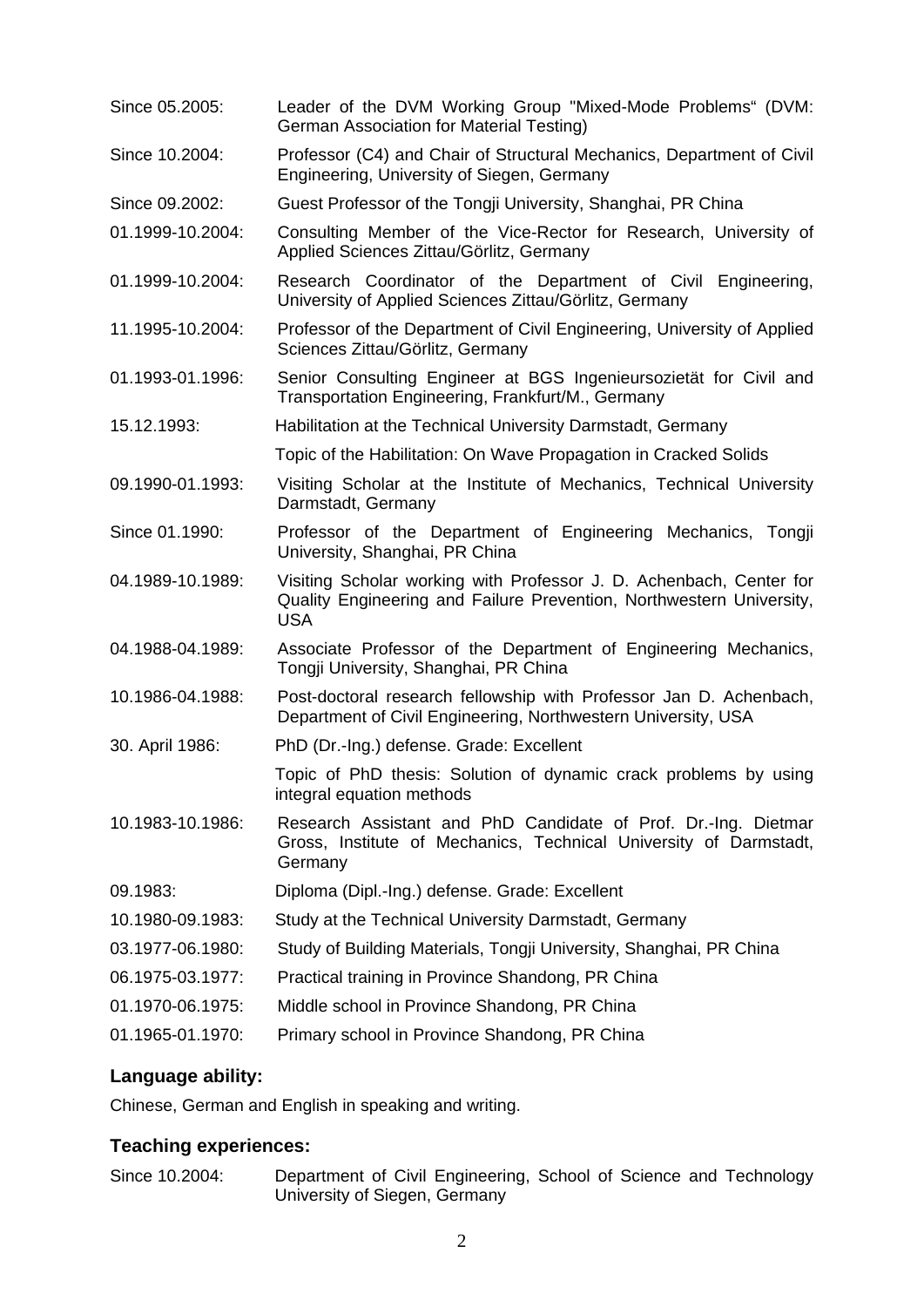- 11.1995-10.2004: Department of Civil Engineering, University of Applied Sciences Zittau/Görlitz, Germany
- 04.1988-09.1990: Department of Engineering Mechanics, Tongji University, Shanghai, PR China

#### **Courses taught:**

- Engineering Mechanics
- Structural Mechanics
- Structural Dynamics
- Plane Loading-Bearing Structures (Slabs, Plates and Shells)
- Design of Concrete Structures
- Eurocode 2: Concrete Structures
- Design of Prestressed Concrete Structures
- Design of Masonry Structures
- Design of Bridges
- Mechanics of Materials
- Fracture and Damage Mechanics
- Finite Element Method (FEM)
- Boundary Element Method (BEM)

#### **Refereeing activities:**

- ASME Journal of Applied Mechanics
- Journal of the Mechanics and Physics of Solids
- International Journal of Solids and Structures
- International Journal of Fracture
- International Journal for Numerical Methods in Engineering
- Applied Mechanics Reviews
- Journal of Mechanics
- Acta Mechanica
- Wave Motion
- Computational Mechanics
- Archive of Applied Mechanics (Ingenieur Archiv)
- Computer Modeling in Engineering & Sciences
- Zeitschrift für Angewandte Mathematik und Mechanik (ZAMM)
- Electronic Journal of Boundary Elements
- European Journal of Mechanics A/Solids
- Computational Materials Science
- Engineering Fracture Mechanics
- Computers & Structures
- Journal of Computational and Applied Mathematics
- Engineering Analysis with Boundary Elements
- International Journal of Computational Methods
- Journal of Engineering Mathematics
- Meccanica
- Building Research Journal
- Journal of Sound and Vibration
- International Journal of Fatigue
- Fatigue and Fracture of Engineering Materials and Structures
- Mechanics Research Communications
- Structural Engineering and Mechanics
- Philosophical Magazine
- Surface and Coatings Technology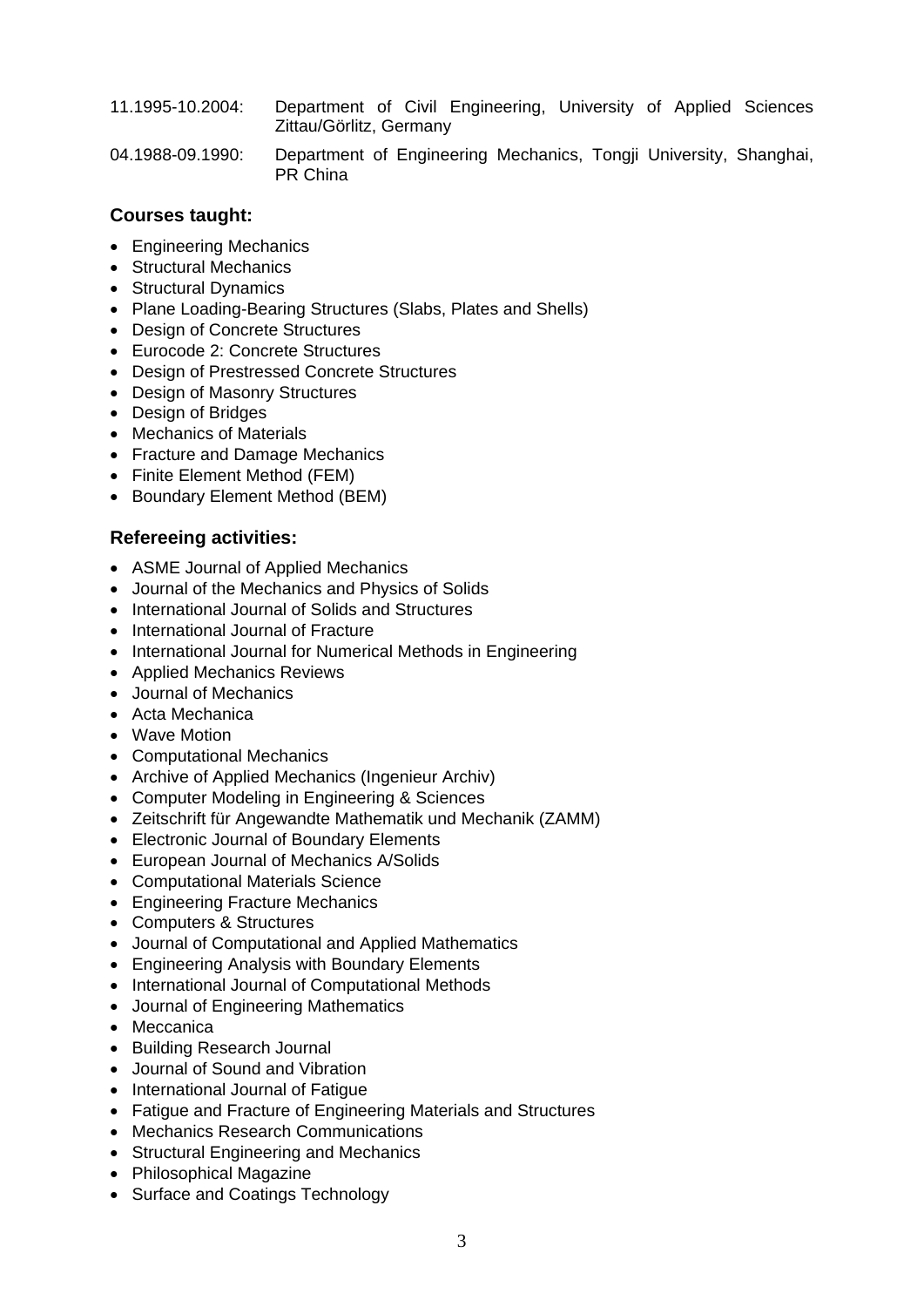- Communications in Numerical Methods in Engineering
- International Journal of Mechanical Sciences
- Journal of Applied Physics
- Progress in Electromagnetic Research (PIER)
- Journal of Electromagnetic Waves and Applications
- Journal of Mechanics of Materials and Structures
- Acta Mechanica Sinica
- International Journal of Thermal Sciences
- Mechanics of Advanced Materials and Structures
- Composite Structures
- Computer Methods in Applied Mechanics and Engineering
- Computers, Materials & Continua
- Engineering Mechanics
- Advances in Acoustics and Vibration
- Australian Journal of Structural Engineering
- Engineering Structures
- Journal of Nondestructive Evaluation
- Journal of Materials Science
- Applied Mathematical Modelling
- Computational Physics
- Microscopy Research and Technique
- Physica E
- Construction & Building Materials
- International Journal of Pressure Vessels and Piping
- Journal of Strain Analysis for Engineering Design
- Advances in Applied Mathematics and Mechanics (AAMM)
- Acta Mechanica Solida Sinica
- Journal of Civil Structural Health Monitoring
- Scripta Materialia
- Composites Part B: Engineering
- International Journal of Materials and Product Technology (IJMPT)
- Computers and Concrete
- Journal of Intelligent Material Systems and Structures
- Engineers Australia Technical Journals
- Quarterly Journal of Mechanics and Applied Mathematics
- International Journal of Heat and Mass Transfer
- Soil Dynamics and Earthquake Engineering
- Corrosion Science
- Advances in Materials and Engineering
- Materials Open Access Journal
- Physics Letters A
- $\bullet$  ...

#### **Major research fields:**

- Acoustic and elastic wave propagation phenomena
- Elastodynamics and structural dynamics
- Computational mechanics (Boundary element method (BEM), Smoothed finite element method (SFEM), Extended finite element method (XFEM), Meshfree or meshless methods, Spectral methods, etc.)
- Dynamic analysis of anisotropic materials with cracks and defects
- Mechanics of smart (piezoelectric, magnetoelectroelastic, shape-memory) materials and **structures**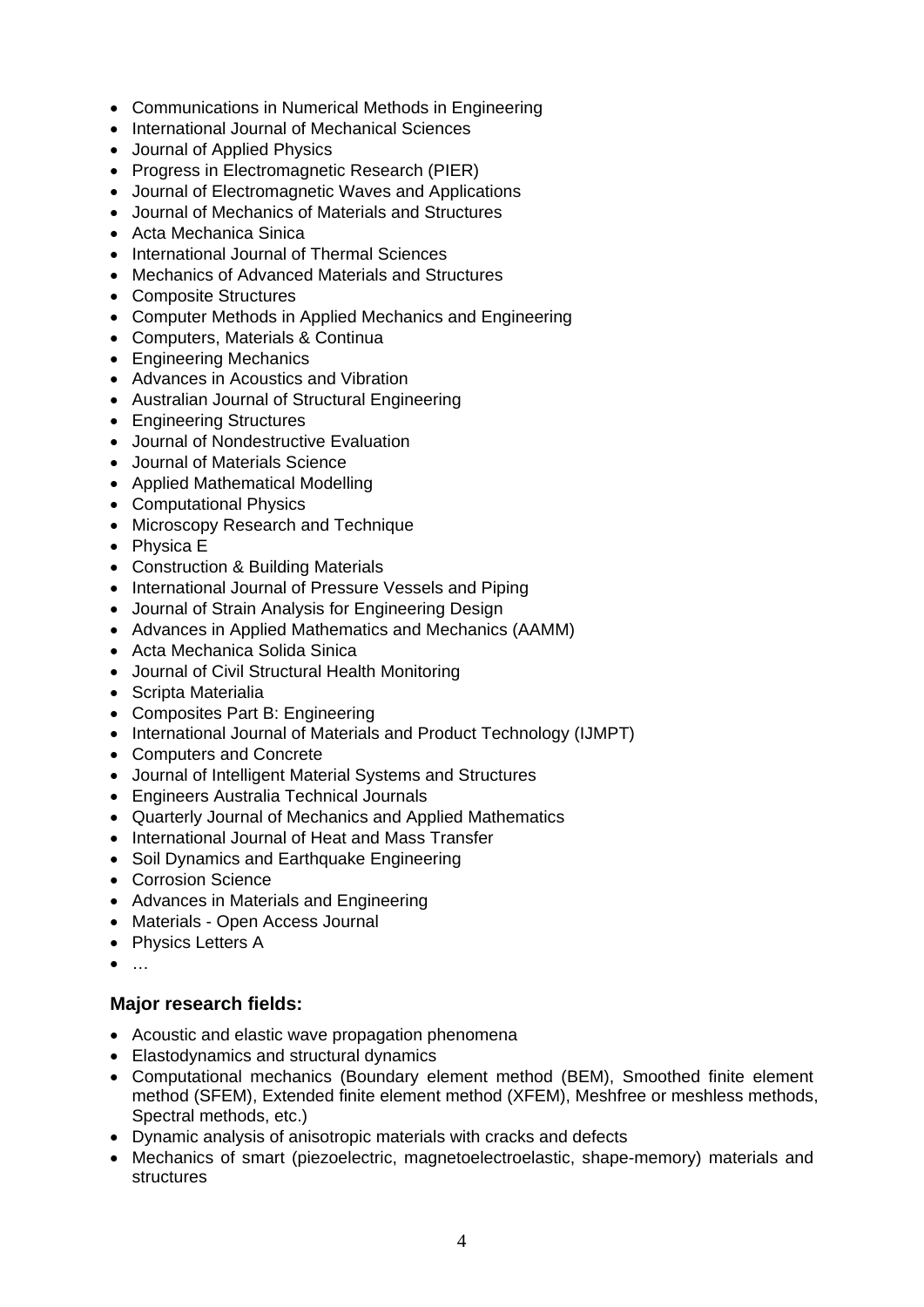- Static and dynamic analysis of functionally graded materials (FGMs) and structures without/with cracks
- Micromechanics of concrete materials and structures
- Mechanics of multifunctional (noise-absorbing, vibration-damping, heat-isolating and energy-saving) materials and structures
- Engineering fracture and damage mechanics
- Fatigue analysis of engineering materials and structures
- Band structures (pass-bands and band-gaps) and wave tuning in phononic crystals
- Surface and interface effects in nano-materials and nano-structures (nano-ribbons, nanotubes, nano-plates and nano-shells)

#### **Publications:**

- 2 monographs
- Over 650 technical publications in referred journals and conference proceedings
- Over 40 research reports
- Over 60 invited lectures

#### **Selected activities for international conferences / workshops in recent years:**

• International Conference on Boundary Element and Meshless Techniques, 15-17 July 2014, Florence, Italy

#### **Member of the Scientific Advisory Committee**

• International Conference on Computational & Experimental Engineering and Sciences 2014 (ICCES'14), 12-17 June 2014, Changwon, Korea

 **Member of the International Organizing Committee Organizer of the Mini-Symposium "Recent Developments of the Boundary Element Method"** 

- 2014 Conference of the International Association for Boundary Element Methods (IABEM 2014), 13-15 August 2014, Zhengzhou, PR China **Member of the Scientific Advisory Committee**
- 2014 Symposium on Piezoelectricity, Acoustic Waves and Device Application. 30 October - 2 November 2014, Beijing, PR China

**Vice-Chairman of the Scientific Committee** 

- International Conference on Computational & Experimental Engineering and Sciences 2013 (ICCES'13), 24-28 May 2013, Seattle, USA  **Member of the International Organizing Committee**
- International Conference on Boundary Element and Meshless Techniques, 16-18 July 2013, Paris, France
	- **Member of the Scientific Advisory Committee**

• 13<sup>th</sup> International Conference on Fracture (ICF13), 16-21 June 2013, Beijing, PR China  **Member of the International Scientific Committee Co-Organizer of the Mini-Symposium 09 "Boundary Element Methods and Applications"** 

 $\bullet$  5<sup>th</sup> Asia-Pacific Congress on Computational Mechanics & 4<sup>th</sup> International Symposium on Computational Mechanics (APCOM2013 & ISCM2013), 11-14 December 2013, Singapore  **Member of the International Organization Committee** 

**Co-Organizer of the Mini-Symposium MS-47 "Fast Boundary Element Methods and Multi-Field Applications"** 

**Co-Organizer of the Mini-Symposium MS-58 "Boundary Element and Related Mesh-Reduction Methods"** 

**Co-Organizer of the Mini-Symposium MS-88 "Computational Acoustics and Elastodynamics in Solids and Structures"** 

• International Conference on Modern Problems of Mechanics and Mathematics, 21-25 May 2013, Lviv, Ukraine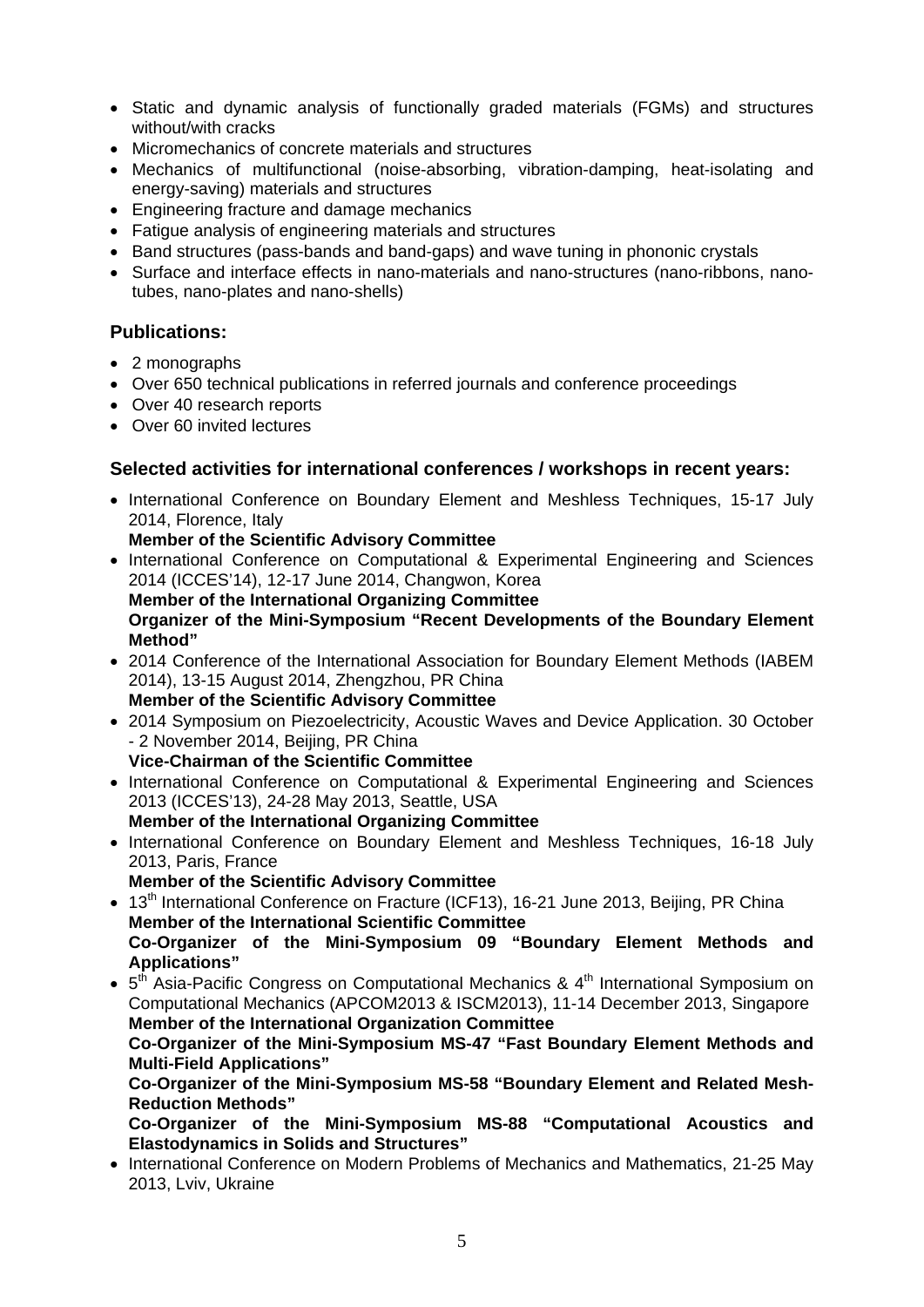#### **Member of the Program Committee**

- International Conference on Computational & Experimental Engineering and Sciences 2012 (ICCES'12), 30 April - 4 May 2012, Crete, Greece  **Member of the International Organizing Committee Organizer of the Minisymposium "Inverse Problems in Sciences and Engineering"**
- International Conference on Boundary Element and Meshless Techniques, 3-5 September 2012, Prague**,** Czech Republic  **Member of the Scientific Advisory Committee**
- 4<sup>th</sup> International Conference on Computational Methods (ICCM2012), 25-27 November 2012, Gold Coast, Australia

#### **Member of the International Organizing Committee**

 Global Chinese Workshop on Computational Methods in Engineering, 18-21 May 2012, Changsha, PR China

#### **Member of the Scientific Committee**

- 6<sup>th</sup> European Congress on Computational Methods in Applied Sciences and Engineering (ECCOMAS 2012), 10-14 September 2012, Vienna, Austria. **Organizer of the Minisymposium "Recent Advances in Boundary Element and Meshless Methods"**
- International Conference on Computational & Experimental Engineering and Sciences 2011 (ICCES'11), 18-21 April 2011, Nanjing, PR China  **Member of the International Organizing Committee**

 **Organizer of the Minisymposium "Inverse Problems in Sciences and Engineering"** 

• International Conference on Boundary Element and Meshless Techniques, 13-15 July 2011, Brasilia, Brazil.

#### **Member of the Scientific Advisory Committee**

- International Symposium on Advances in Applied Mechanics and Modern Information Technology 2011 (AAM&MIT'11), 22-23 September 2011, Baku, Azerbaijan.  **Member of the International Scientific Committee**
- 11<sup>th</sup> International Conference on Boundary Element Techniques. 12-14 July 2010, Berlin, Germany.

#### **Conference Organizer**

#### **Organizer of the Symposium "Recent Advances in Theory and Applications of BEM"**

• International Conference on Computational & Experimental Engineering and Sciences 2010 (ICCES'10), 28 March -1 April 2010, Las Vegas, USA  **Member of the International Organizing Committee** 

 **Organizer of the Minisymposium "Meshless Methods in Solid Mechanics"** 

- IV European Congress on Computational Mechanics (ECCM IV): Solids, Structures and Coupled Problems in Engineering, 16-21 May 2010, Paris, France  **Organizer of the Minisymposium "Fracture and Damage Mechanics of Advanced Materials with Multifield Coupling"**
- VIII International Conference on Mathematical Problems of Mechanics of Inhomogeneous Structures**,** 14-17 September 2010, Lviv, Ukraine

#### **Member of the Program Committee**

- 2nd International Conference on Waste Engineering and Management**,** 13-15 October 2010, Shanghai, PR China
	- **Member of the International Advisory Committee**
- The Fourth International Conference on Computational Methods (ICCM2010)**,** 19-21 November 2010, Zhangjiajie, PR China

## **Member of the Organizing Committee**

- 2010 Symposium on Piezoelectricity, Acoustic Waves, and Device Applications, 10-13 December 2010, Xiamen, Fujian , PR China  **Member of the Scientific Committee**
- 12<sup>th</sup> International Conference on Fracture (ICF 12), 12-17 July 2009, Ottawa, Ontario, Canada

#### **Special Session Organizer**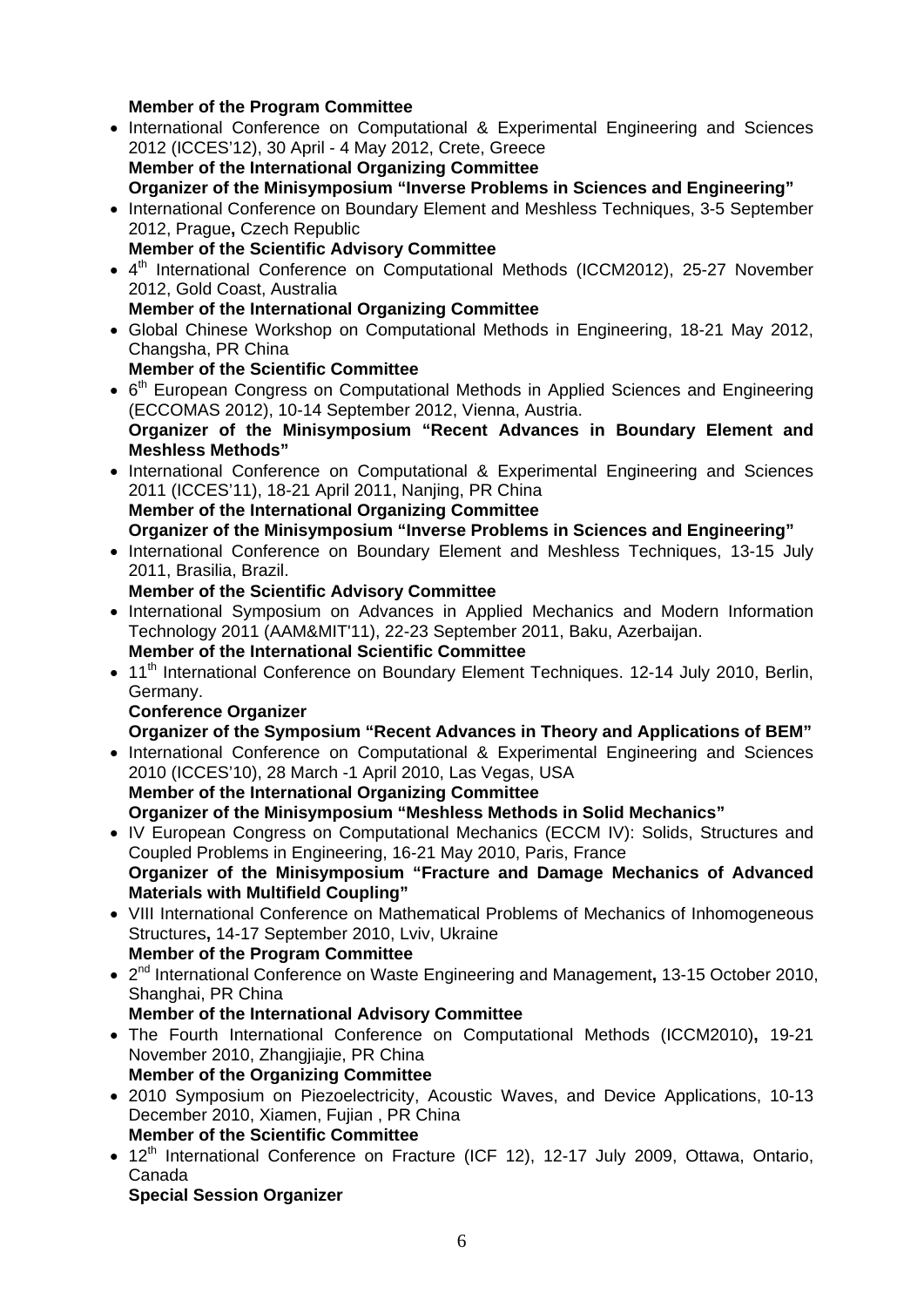- International Conference on Computational Modelling and Advanced Simulations (CMAS2009), ECCOMAS Thematic Conference, 30 June-3 July 2009, Bratislava, Slovakia  **Member of the Scientific Committee and Plenary Lecture**
- International Conference on Computational & Experimental Engineering and Sciences 2009 (ICCES'09), 8-13 April 2009, Phuket, Thailand

 **Member of the International Organizing Committee** 

- The US National Conference on Computational Mechanics, 16-19 July 2009, Columbus, Ohio, USA
	- **Mini-Symposium: Modelling of Smart Structures, Symposium Organizer**
- 2<sup>nd</sup> International Symposium on Computational Mechanics (ISCM), 30 November-1 December 2009, Hong Kong, China 12<sup>th</sup> International Conference on the Enhancement and Promotion of Computational Methods in Engineering and Science (EPMESC XII), 2-3 December 2009, Macau, China  **Co-Chairman of the Organizing Committee and Keynote Speaker**
- 10<sup>th</sup> International Conference on Boundary Element Techniques. 22-24 July 2009, Athens, Greece.

#### **Member of the Scientific Advisory Committee**

• 8<sup>th</sup> International Conference on Fracture and Damage Mechanics, 8-10 September 2009, Malta.

#### **Member of the International Scientific Committee**

 International Conference on Computation Mathematics and Mathematical Problems of Mechanics, 31 August -4 September 2009, Lviv, Ukraine.

#### **Member of the Program Committee**

• 9<sup>th</sup> International Conference on Boundary Element Techniques. 9-11 July 2008, Seville, Spain.

#### **Member of the Scientific Advisory Committee**

• 7<sup>th</sup> International Conference on Fracture and Damage Mechanics, 9-11 September 2008, Seoul, Korea.

#### **Member of the International Scientific Committee**

• International Conference on Modern Problems of Mechanics and Mathematics, 25-29 May 2008, Lviv, Ukraine.

#### **Member of the Program Committee**

 ECCOMAS Conference on "Computational Modeling and Experiments of the Composites Materials with Micro- and Nano-Structure" 28-31 May 2007, Liptovsky Mikulas, Slovak Republic.

#### **Member of the Scientific Committee**

• 6<sup>th</sup> International Conference on Fracture and Damage Mechanics, 17-19 July 2007, Madeira, Portugal.

#### **Member of the International Scientific Committee**

#### **Sessions A6: Stress and Failure Analysis: Session Chairman**

• 8<sup>th</sup> International Conference on Boundary Element Techniques. 24-26 July 2007, Naples, Italy.

#### **Member of the Scientific Advisory Committee, Keynote Speaker**

 2007 International Symposium on Computational Mechanics with the Establishment of "Chinese International Association for Computational Mechanics". 30 July-1 August 2007, Beijing, PR China.

#### **Member of the Organizing Committee and Semi-Plenary Speaker**

#### **Sessions RS09-4(7): Meshless/Meshfree Methods and Dimension-Reduction Methods: Session Chairman**

#### **Honors and awards:**

- 01.2015: Honorary doctorate (doctor honoris causa or Dr. h. c.) by the Slovak University of Technology in Bratislava
- 10.2014: Member of the European Academy of Sciences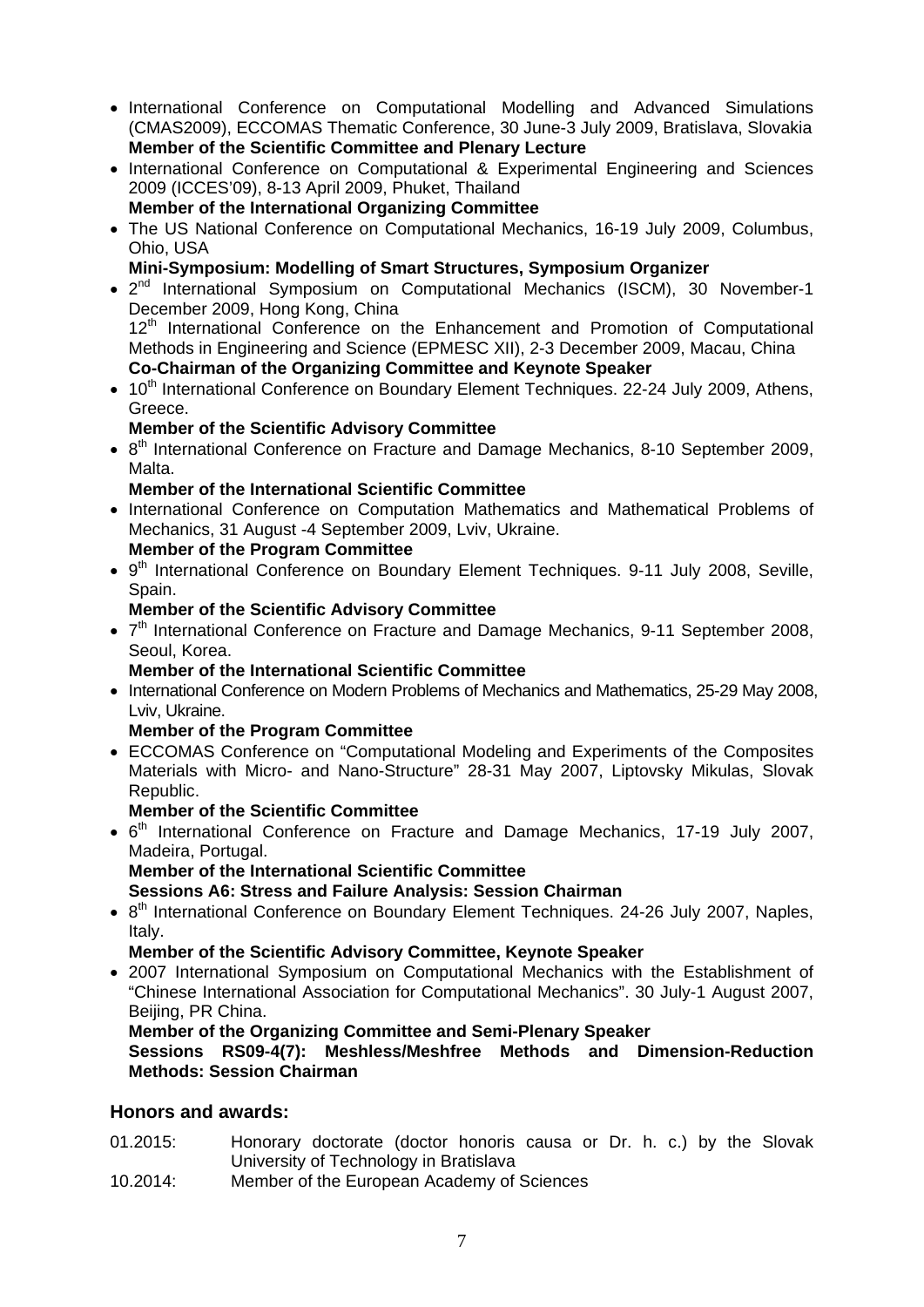| 04.2014:   | Visiting Professor of the Nanjing University of Aeronautics and Astronautics<br>(NUAA), Nanjing, PR China |
|------------|-----------------------------------------------------------------------------------------------------------|
| 04.2014:   | Visiting Professor of the China Building Materials Academy, Beijing, PR<br>China                          |
| 12.2010-   | Distinguished Visiting Scholar of the Faculty of Science and Technology,                                  |
| 12.2011:   | University of Macau                                                                                       |
| $2011 -$ : | Honorary President of the Tongji University Alumni Association in Germany                                 |
| 2008-2010: | President of the Tongji University Alumni Association in Germany                                          |
| 01.2009:   | Guest Professor of the Harbin Institute of Technology, Harbin, PR China                                   |
| $2007 - 1$ | Vice-President of the "International Chinese Association for Computational                                |
|            | Mechanics"                                                                                                |
| 2007-2008: | Vice President of the Tongji University Alumni Association in Germany                                     |
| 09.2006:   | Guest Professor of the Harbin Engineering University, Harbin, PR China                                    |
| 07.2004:   | Fellow of the Wessex Institute of Technology, UK                                                          |
| 09.2002:   | Guest Professor of the Tongji University, Shanghai, PR China                                              |
| 1990:      | Award of the Shanghai High-Education Bureau, Shanghai, PR China                                           |
| 1986-1988: | Post-doctoral research fellowship with Professor Jan D. Achenbach,                                        |
|            | Northwestern University, USA                                                                              |

#### **Editorial boards:**

- International Journal of Computational Methods (IJCM)
- Structural Durability & Health Monitoring (SDHM)
- Computer Modeling in Engineering & Sciences (2003-2007)
- Electronic Journal for Boundary Elements
- Mathematical Methods and Physicomechanical Fields
- Computational and Experimental Methods in Structures, Book Series, Word Scientific & Imperial College Press
- Engineering Fracture Mechanics (Managing Guest Editor, 2009-2010)
- Advances in Materials and Mechanics (AMM), Co-Chief Editor, Book Series, HEP-Springer
- Engineering Analysis with Boundary Elements
- Advances in Mechanical Engineering (Guest Editor, 2013-)
- Chinese Quarterly of Mechanics (Guest Editor, 2014-)

#### **Selected research projects in recent years:**

- Bruchmechanische Analyse von Funktionsgradientenwerkstoffen (Project supported by the International Bureau of German Ministry for Education and Research (BMBF) and the Slovak Ministry for Education, Cooperation partners: Professor Jan Sladek and Professor Vladimir Sladek, Slovak Academy of Sciences)
- Dynamische Rissanalyse in anisotropen elastischen Materialien mit Hilfe einer Zeitbereichs-Randelementmethode (Project supported by the German Research Foundation (DFG))
- Numerische Untersuchungen zum dynamischen Verhalten von Piezokeramiken mit Rissen unter Stossbelastungen (DFG-Project)
- Mechanical Behavior of Notched Structural Components under Multiaxial Synchronous Cyclic Loading (Project supported by the German Academic Exchange Service (DAAD) and IKYDA (Greece), Cooperation partner: Professor Dr.-Ing. G. Savaidis, Department of Mechanical Engineering, Aristotle University of Thessaloniki, Greece)
- Computational Methods for Multicomponent Materials for Durable and Safe Structures (Project supported by DAAD and Slovak Academy of Sciences, Cooperation partners: Professor Jan Sladek and Professor Vladimir Sladek, Slovak Academy of Sciences)
- A Meshless Local Petrov-Galerkin Method for 3-D Anisotropic Elastodynamic Problems (German Research Foundation (DFG), 436 SLK 17/2/05)
- Implementierung einer netzfreien Methode zur Spannungsanalyse von Funktionsgradientenwerkstoffen (DFG-Project, 436 SLK 17/4/06)